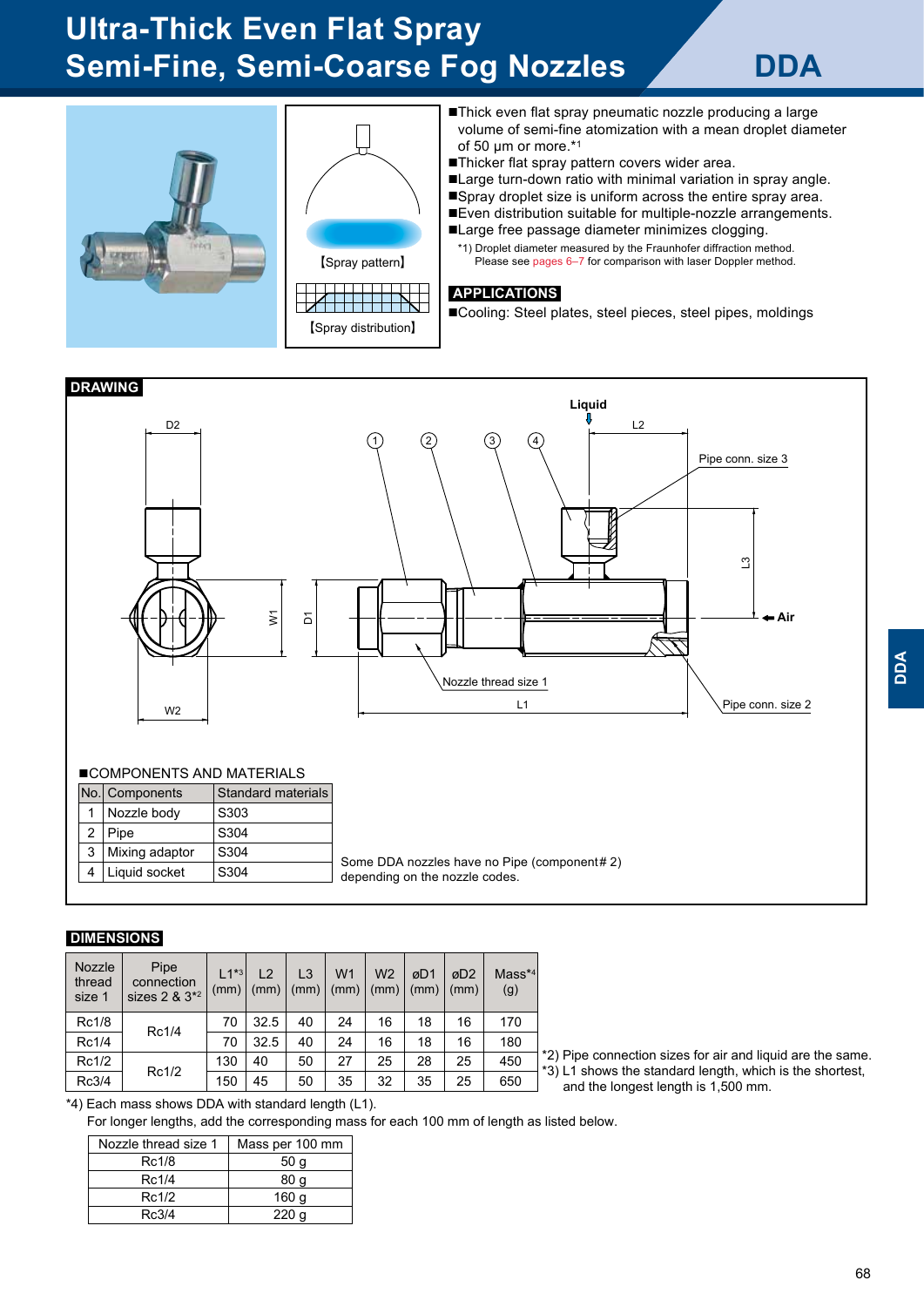## **PERFORMANCE DATA**

| Spray<br>angle<br>Pipe<br>Air<br>Spray<br>Nozzle |        | Spray capacity (L/min) & Air consumption (L/min, Normal) |                  |                  |                          |                              |                                   |                               | Mean droplet                       |                              | Free passage            |                                          |                      |                                                                      |                                                             |                    |                                     |     |                  |     |
|--------------------------------------------------|--------|----------------------------------------------------------|------------------|------------------|--------------------------|------------------------------|-----------------------------------|-------------------------------|------------------------------------|------------------------------|-------------------------|------------------------------------------|----------------------|----------------------------------------------------------------------|-------------------------------------------------------------|--------------------|-------------------------------------|-----|------------------|-----|
|                                                  | code   | capacity                                                 | thread           | conn.            | press.                   |                              | Liquid pressure (MPa)             |                               |                                    |                              |                         |                                          | diameter $(\mu m)$   | diameter (mm)                                                        |                                                             |                    |                                     |     |                  |     |
| Width                                            | Thick- | code                                                     | size 1           | size             | (MPa)                    | 0.07                         |                                   | 0.1                           |                                    | 0.2                          |                         | 0.4                                      |                      | 0.7                                                                  |                                                             |                    | Immersion Fraunhofer<br>diffraction | Tip | Adaptor          |     |
|                                                  | ness   |                                                          |                  | 2,3              |                          | Liguid                       | Air                               | Liquid                        | Air                                | Liguid                       | Air                     | Liquid                                   | Air                  | Liquid                                                               | Air                                                         | sampling<br>method | method                              |     | orifice   Liquid | Air |
| 125                                              | 20     | 70                                                       | <b>Rc</b><br>1/4 | <b>Rc</b><br>1/4 | 0.1<br>0.2<br>0.3<br>0.4 | 1.51<br>1.39<br>1.29<br>1.19 | $\overline{29}$<br>47<br>63<br>79 | 2.22<br>2.02<br>1.84<br>1.70  | 24<br>47<br>63<br>79               | 3.18<br>2.92<br>2.70         | 45<br>63<br>79          | 5.13<br>4.77<br>4.42                     | 33<br>55<br>77       | 7.07<br>6.66<br>6.29                                                 | 18<br>41<br>64                                              | $200 -$<br>300     | $100 -$<br>150                      | 2.4 | 2.2              | 1.5 |
| 110                                              | 25     | 36                                                       | Rc<br>1/4        | Rc<br>1/4        | 0.1<br>0.2<br>0.3<br>0.4 | 0.87<br>0.75<br>0.63<br>0.50 | $\overline{34}$<br>50<br>66<br>82 | 1.20<br>1.10<br>1.00<br>0.90  | $\overline{34}$<br>50<br>66<br>82  | 1.87<br>1.76<br>1.66<br>1.55 | 31<br>49<br>66<br>82    | 2.80<br>2.64<br>2.50                     | 44<br>64<br>82       | 3.70<br>3.64<br>3.60                                                 | —<br>36<br>57<br>76                                         | $200 -$<br>300     | $100 -$<br>150                      | 2.0 | 1.7              | 1.5 |
|                                                  | 20     | 50                                                       | <b>Rc</b><br>1/4 | <b>Rc</b><br>1/4 | 0.1<br>0.2<br>0.3<br>0.4 | 1.20<br>1.00<br>0.80<br>0.60 | 46<br>69<br>92<br>114             | 1.62<br>1.47<br>1.28<br>1.10  | 46<br>69<br>92<br>114              | 2.72<br>2.45<br>2.17<br>1.93 | 41<br>65<br>91<br>114   | 3.86<br>2.56<br>3.30                     | 55<br>85<br>111      | 5.13<br>5.04<br>4.86                                                 | —<br>43<br>72<br>99                                         | $200 -$<br>300     | $100 -$<br>150                      | 2.4 | 2.0              | 1.8 |
| 100                                              | 45     | 470                                                      | Rc<br>3/4        | Rc<br>1/2        | 0.1<br>0.2<br>0.3<br>0.4 | 8.79<br>5.86<br>3.45<br>1.21 | 220<br>370<br>490<br>610          | 15.6<br>12.2<br>9.66<br>7.07  | 170<br>330<br>480<br>610           | 20.2<br>15.5<br>12.9         | 280<br>443<br>587       | $\equiv$<br>32.1<br>20.7                 | 285<br>491           | $\equiv$<br>46.3                                                     | $\overline{\phantom{0}}$<br>$\overline{\phantom{0}}$<br>240 | $120 -$<br>350     | $60 -$<br>175                       | 6.0 | 5.8              | 4.1 |
|                                                  | 45     | 580                                                      | <b>Rc</b><br>3/4 | <b>Rc</b><br>1/2 | 0.1<br>0.2<br>0.3<br>0.4 | 12.6<br>6.87                 | $\frac{278}{ }$<br>500            | 18.8<br>12.2<br>—             | $\overline{213}$<br>462<br>-       | 24.2<br>17.9                 | 336<br>550              | $\equiv$<br>38.9<br>32.5                 | 325<br>535           | 57.3                                                                 | 190                                                         | $140 -$<br>400     | $70 -$<br>200                       | 7.0 | 6.5              | 4.7 |
|                                                  | 15     | 25                                                       | Rc<br>1/8        | Rc<br>1/4        | 0.1<br>0.2<br>0.3<br>0.4 |                              |                                   | $\overline{\phantom{a}}$<br>— | —<br>$\overline{\phantom{0}}$<br>— | 1.05<br>0.34                 | 37<br>87                | $\overline{\phantom{0}}$<br>2.20<br>1.30 | 24<br>75             | $\overline{\phantom{0}}$<br>$\equiv$                                 | —                                                           | $30 -$<br>200      | $15 -$<br>100                       | 2.0 | 1.9              | 1.8 |
|                                                  | 20     | 14                                                       | <b>Rc</b><br>1/4 | <b>Rc</b><br>1/4 | 0.1<br>0.2<br>0.3<br>0.4 | 0.36<br>0.29<br>0.22<br>0.14 | 19<br>29<br>39<br>49              | 0.50<br>0.46<br>0.41<br>0.37  | 19<br>29<br>39<br>49               | 0.71<br>0.68<br>0.65<br>0.62 | 19<br>29<br>39<br>49    | 1.11<br>1.10<br>1.08<br>1.06             | 18<br>28<br>39<br>49 | 1.40<br>1.41<br>1.42<br>1.43                                         | 17<br>27<br>37<br>48                                        | $70 -$<br>150      | $35 -$<br>75                        | 2.0 | 1.1              | 1.2 |
| 80                                               | 20     | 37                                                       | <b>Rc</b><br>1/4 | Rc<br>1/4        | 0.1<br>0.2<br>0.3<br>0.4 | 0.93<br>0.80<br>0.68<br>0.57 | 33<br>51<br>68<br>84              | 1.35<br>1.23<br>1.12<br>1.00  | 32<br>51<br>68<br>84               | 2.02<br>1.92<br>1.83<br>1.74 | 30<br>50<br>68<br>84    | 3.01<br>2.90<br>2.80<br>2.72             | 24<br>47<br>65<br>83 | 3.74<br>3.74<br>3.74<br>3.74                                         | 17<br>41<br>61<br>80                                        | $200 -$<br>300     | $100 -$<br>150                      | 2.8 | 1.7              | 1.5 |
|                                                  | 20     | 50                                                       | <b>Rc</b><br>1/4 | <b>Rc</b><br>1/4 | 0.1<br>0.2<br>0.3<br>0.4 | 1.06<br>0.86<br>0.67<br>0.50 | 44<br>71<br>96<br>121             | 1.70<br>1.40<br>1.18<br>0.92  | 41<br>70<br>95<br>121              | 2.78<br>2.37<br>2.05<br>1.68 | 32<br>65<br>92<br>119   | 3.79<br>3.40<br>3.06                     | 48<br>82<br>111      | 4.95<br>4.84<br>4.70                                                 | 35<br>62<br>89                                              | $200 -$<br>300     | $100 -$<br>150                      | 2.8 | 2.0              | 1.8 |
| 75                                               | 25     | 230                                                      | Rc<br>1/2        | Rc<br>1/2        | 0.1<br>0.2<br>0.3<br>0.4 | 4.48<br>3.50<br>2.54<br>1.61 | 133<br>207<br>271<br>330          | 7.03<br>5.76<br>4.58<br>3.47  | 116<br>199<br>268<br>330           | 10.4<br>9.27<br>8.33         | ÷,<br>168<br>249<br>320 | 16.2<br>15.1<br>14.1                     | 104<br>200<br>278    | $\overline{\phantom{0}}$<br>$\overline{\phantom{0}}$<br>22.3<br>21.7 | —<br>$\overline{\phantom{0}}$<br>110<br>191                 | $120 -$<br>300     | $60 -$<br>150                       | 4.0 | 4.1              | 2.9 |

Note: Criteria for spray angle measurement differs depending on nozzle codes.